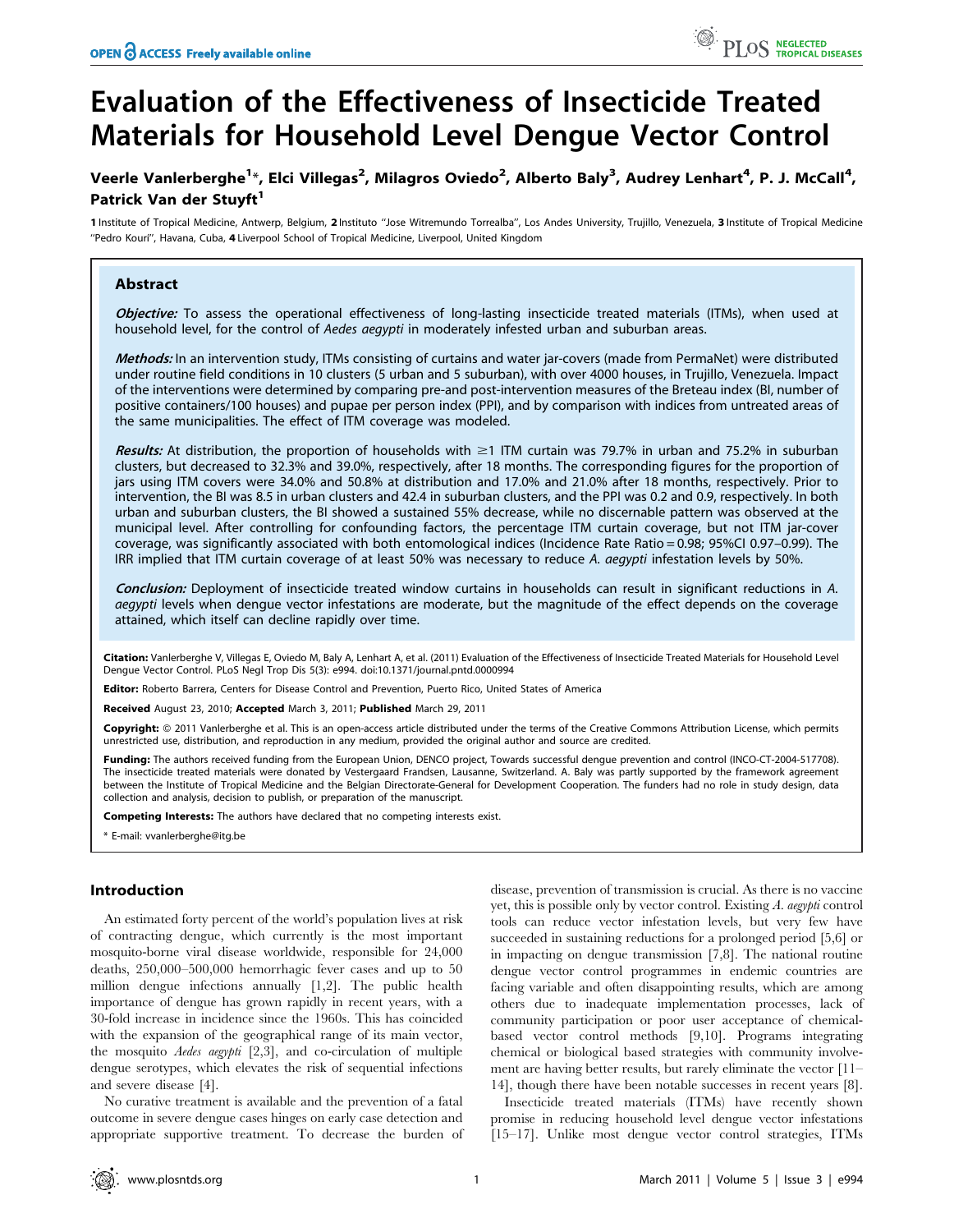#### Author Summary

An estimated 40% of the world's population lives at risk of contracting dengue, and it inflicts a significant health, economic and social burden on the populations of endemic areas. In the absence of a vaccine, vector control is the only available strategy to prevent transmission. Some control methods against Aedes aegypti (the main dengue vector) have been successful in reducing vector infestation levels, but rarely sustained the reductions for a prolonged period. We report here on the first effectiveness trial of insecticide treated curtains and jar covers against A. aegypti implemented under 'real-life' conditions. The coverage of tools was high at distribution, but declined quickly over the 18 months of follow up. The vector infestation levels showed a sustained 55% decrease in the intervention clusters, while no discernable pattern was observed at the municipal level. At least 50% curtain coverage was needed to reduce A. aegypti infestation levels by 50%. We concluded that deployment of insecticide treated window curtains in households can result in significant reductions in dengue vector levels, which are related to dengue transmission risk. The magnitude of the effect depends on the curtain coverage attained, which itself can decline rapidly over time.

target the adult mosquito, which is epidemiologically the most important vector stage. It is postulated that the likelihood of adult vectors contacting an ITM during host seeking reduces their life expectancy, effectively altering the age structure of the vector population, such that fewer mosquitoes live long enough to become infective with dengue [9]. Furthermore, ITMs made from long-lasting insecticide treated fabrics retain their efficacy for at least 1 year [18], which is longer than any other applied Aedes control tool. In previous trials, ITMs were shown to have an impact on vector populations and to have high acceptance levels by householders up to a few months after distribution [15,17], though the key question of whether or not this will result in reduced dengue transmission remains to be proven before ITMs can be recommended as dengue vector control tools on a large scale. Achieving and sustaining high levels of ITM uptake and use under routine programme conditions rather than in an experimental situation also are fundamental prerequisites to success and this too requires investigation.

We report here on an intervention study in urban and suburban areas of Trujillo State, Venezuela, where insecticide treated window curtains and water jar covers were distributed by local health committees and by the existing routine vector control programme. Over a period of 18 months, we assessed the uptake and use of these tools by local householders and their effectiveness in controlling the vector population, comparing the Breteau and the pupae per person indices at several time points before and after intervention; and also comparing them with indices from untreated areas of the same municipalities.

#### Materials and Methods

#### Ethics Statement

This study received clearance from the ethical committee that oversees research of the Institute of Tropical Medicine, Antwerp and from the bio-ethics committee of the Jose Witremundo Torrealba Research Institute, Trujillo. Community representatives from each participating cluster approved the intervention and written informed consent was obtained from each individual

household included in the study. The ITMs were made from material that is approved by the World Health Organization Pesticide Evaluation Scheme (WHOPES) for bed net use. The trial was registered at ClinicalTrials.gov (number NCT 00883441).

# Study setting

The study was conducted in the municipalities of Valera  $(9°19'N 70°36'W$ ; altitude 541 m) and San Rafael de Carvajal  $(9°20'N 70°35'W;$  altitude 556 m; referred to as Carvajal) in Trujillo State in north west Venezuela. The climate is tropical with two rainy seasons (March/April and September/November), an average annual rainfall of 750 mm and temperatures ranging from  $16-37^{\circ}$ C. The city of Valera is the economic capital of the state, with 128,556 inhabitants and a population density of 534 inhabitants/km<sup>2</sup> . Carvajal is a suburban municipality located 4 km from Valera, with 44,213 inhabitants and a population density of 493 inhabitants/km<sup>2</sup>.

Dengue is endemic in Trujillo State. Between 2006 and 2008, dengue case reports ranged between 203 and 396 cases/100,000 inhabitants/year, of which 1.1 to 4.9% were hemorrhagic cases (Regional direction of epidemiology and statistics, Trujillo state health ministry). In Trujillo, dengue affects children and young adults (up to 24 years old) primarily, with cases peaking between August and December.

All routine A. *aegypti* vector control activities are carried out by a team of 24 persons from the department of environmental health of the Trujillo state health ministry. Activities comprise adulticiding (indoor spraying with malathion 94% ULV) and larviciding (Abate) within a 200 meter radius of a reported dengue case. When the number of clinical cases exceeds the epidemic alert level of the endemic channel, space spraying with vehicle-mounted equipment is added (Department of environmental health of the Trujillo state Health Ministry).

#### Study design

The study had been designed as a cluster randomized trial for comparing the efficiency of 2 ITM distribution models in terms of uptake and continued use that would at the same time permit a nonrandomized before - after comparison to evaluate the effectiveness of the ITMs. Uptake rates attained at distribution and the subsequent reductions in coverage over time were equivalent in both models and are not analyzed in depth in this manuscript.

In March 2006 10 clusters (defined as distinct neighbourhoods of 300–600 houses) were recruited for an intervention study and were stratified based on location in urban or suburban areas, which differ in *Aedes* infestation levels and population characteristics. The 10 clusters were selected from 18 districts that had dengue notification rates of at least 40/10,000 inhabitants (2003– 2005). The inclusion criteria at cluster level were: middle or low socio-economic status (the number of high socio-economic level clusters was small and they were not representative of the overall area) with fewer than 50% of the population residing in apartment blocks (for operational reasons). Rural areas, where principal land use was for agricultural activities and where dengue was not a major health problem, were excluded.

The sample size (number of clusters) was determined using calculations proposed by Hayes and Bennett [19], and had a power of 80% to detect a 5-fold decrease in the Breteau index at an alpha error level of 0.05 (assuming a between-cluster coefficient of variation of 0.50).

## Intervention

After collecting baseline data for 1 year, insecticide treated (IT) curtains and IT jar covers were distributed to all households in the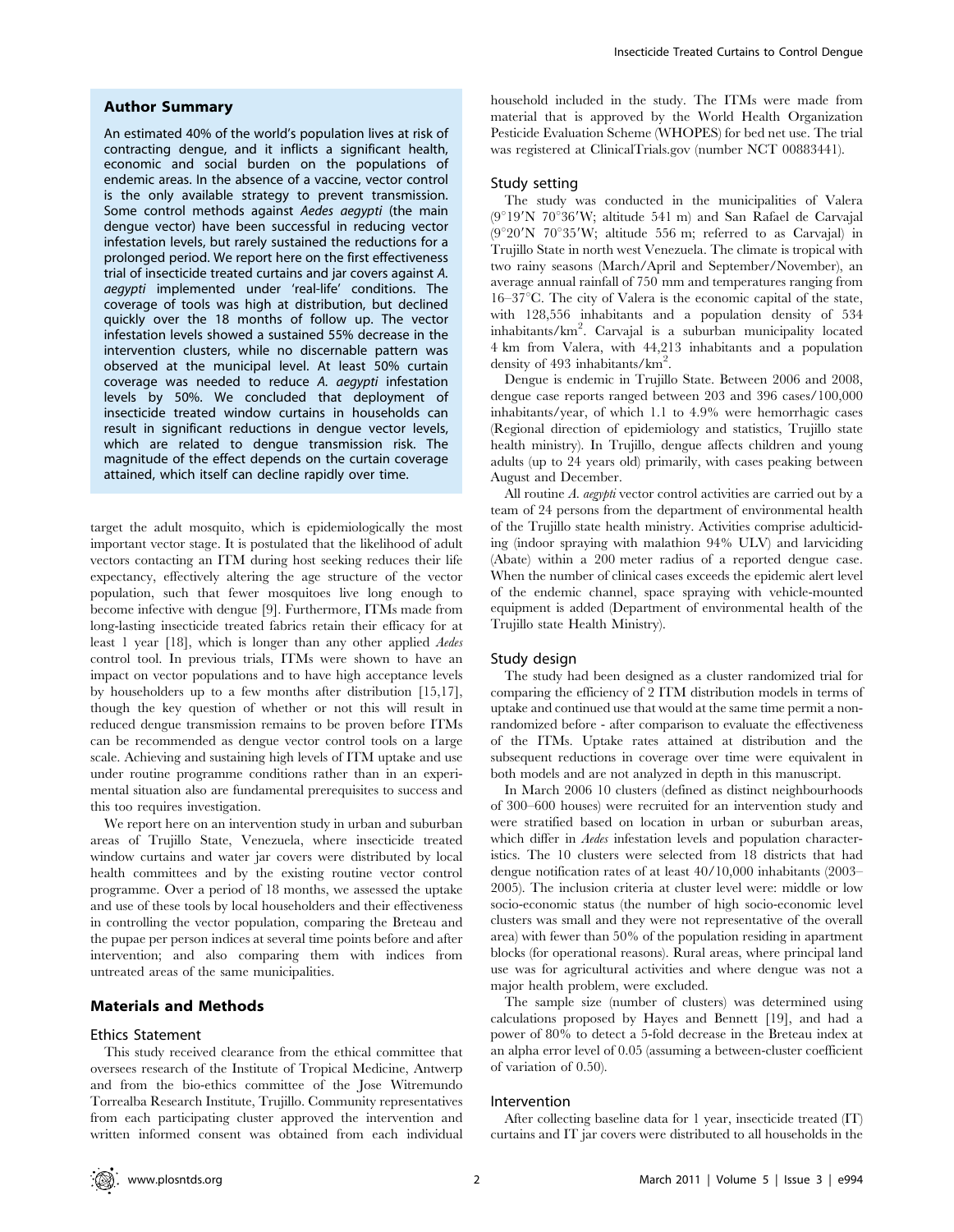10 intervention clusters that had given their informed consent and agreed to use them. This was done between July and September 2007 either by the routine vector control programme or by local health committees. The ITcurtains and ITcovers were made from the same PermaNet (Vestergaard-Frandsen) polyester netting treated with a long-lasting formulation of deltamethrin (55 mg/ m2 ), coated with an unknown protectant (not disclosed by the manufacturer) to prevent degradation of the insecticide when exposed to UV light. The manufacturer stated that this material does not require re-treatment and its insecticidal effect is expected to last for up to 2 years or 6 ''standard'' washes (http://www. vestergaard-frandsen.com/permanet-curtain-e-brochure.pdf, accessed 22/05/2008). The number of ITcurtains and ITcovers distributed per house depended on the number of windows in the main living area and bedrooms (up to a maximum of 5 curtains/ house) and on the numbers of 150–200 liter water storage jars present in the house (no maximum of covers per house).

During distribution, at least one person in every household received information on the use and maintenance of the ITMs through person-to-person communication.

#### Data collection

A total of 1120 houses were selected through systematic random sampling (560 houses across all urban clusters, corresponding to every 3rd house; and 560 across all suburban clusters, corresponding to every  $4<sup>th</sup>$  house) for periodic entomological monitoring. Five independent entomological surveys were conducted by a survey team (trained and supervised by an experienced entomologist, author MO) at roughly six-month intervals: two pre-intervention surveys (October 2006, March/April 2007) and three postdistribution surveys (November/December 2007, April 2008, January 2009). In all houses, containers were inspected for the presence of larvae and pupae. If pupae were found they were counted, collected, transported to the laboratory and allowed to emerge for species identification.

As external control data, in line with Kroeger et al. [15], we used the entomological data collected in the municipalities of Valera and Carvajal as part of the routine surveillance activities. The intervened clusters represented 7% of the total number of houses in the municipalities and the populations of vectors in the municipalities were considered beyond the influence of the ITMs used in the study clusters, and expected to fluctuate naturally as influenced by seasonal parameters only. The routine entomological surveillance data were collected by the department of environmental health of the Trujillo state health ministry: Houses in a radius of 200 m around a confirmed dengue case are visited and infestation of water holding containers with immature vector stages is recorded. We report the routine data for the months when entomological surveys were conducted in the intervention clusters and correct for the differences in data collection methods in the analyses (see subsection on data analysis).

Rainfall and temperature data were obtained from the weather station at the Valera airport (located in between the two study sites, that are, themselves, 4 km apart) (http://www.wunder ground.com/history/station/80426). The averaged rainfall data from the month of each entomological survey plus data from the preceding month were used in our analyses. Data on routine A. aegypti control activities that took place in the intervention clusters during the month of each entomological survey and the preceding month were retrieved from the reports of the vector control programme. For each cluster, an intensity score was calculated based on the number of houses treated per cluster (adulticiding and/or larviciding):  $0 = no$  activities,  $1 = less$  than 10% of houses covered,  $2$  = between 11 and 20% of houses covered,  $3$  = between 21 and 50% houses covered,  $4 = more than 51\%$  of houses covered, 5 = intensive and repeated spraying and larviciding in all houses.

A baseline socio-economic survey was conducted during June– July 2006 in a systematic random sampling of 955 households (465 urban and 490 suburban). The survey encompassed both general and dengue related household characteristics. We used the Graffar Method, adapted to the Venezuelan context by Méndez-Castellano [20] to classify the households according to socioeconomic stratum based on the profession of the head of household, education level of the mother, main source of family income and housing conditions. It classifies households from stratum I (upper class) to stratum V (critical poverty). A random sub-sample of households that participated in the baseline sociological survey was revisited in September 2007, February 2008 and January 2009 to observe the presence and use of the ITMs. On the same occasions, we inquired about any adverse effects attributed to the use of the ITMs.

#### Data analysis

We developed 2 indicators for assessing ITcurtain coverage per cluster: the percentage of houses with at least 1 curtain and the median number of curtains per house. For ITcovers, the 2 indicators were the percentage of houses using at least 1 ITcover and the percentage of eligible water storage jars covered. We used the chi square test and the Mann-Whitney test to compare urban and suburban coverage proportions and medians respectively, and calculated 95% confidence intervals for their differences.

A. aegypti infestation levels were the outcome measures. We calculated the Breteau index (BI, number of containers positive with immature A. aegypti/100 inspected houses) per cluster, per setting (urban/suburban) and per survey round. We compared trends over time for the BI in the urban and suburban study clusters. The trend of the BI in the corresponding municipalities was used to control for the natural seasonal fluctuations in vector populations. We calculated the % difference between the values at each survey time point and the October 2006 pre-intervention values. This permitted to represent the trends and to allow, at the same time, for the different methodology used to measure BI in intervention clusters and the municipality. For the intervention clusters, the pupae per person index (PPI, number of A. aegypti pupae/inhabitant) - considered a more accurate proxy for adult mosquito abundance [21] - was also calculated per cluster, per setting and per survey round. 95% confidence intervals around each estimate at each time point were calculated with a negative binomial regression model taking into account the cluster design.

To estimate the independent effect of ITM coverage on A. aegypti infestation at the cluster level, we constructed two generalized linear random effect regression models with a negative binomial link function, taking into account the repeated measurements. Both outcome measures, BI and PPI, were the dependent variables. Each of the 10 clusters contributed 1 data point at each of the 5 entomological survey rounds. The models included the % ITcurtain and ITcover coverage, the setting (urban or suburban), intensity of routine vector control activities in each cluster, municipal level data on A. aegypti infestation, rainfall and temperature. Interaction between variables was assessed. Based on the corresponding model regression-coefficient, the independent effect of ITcurtains coverage on BI was graphically represented over the empirically observed coverage range.

Data were analyzed with Stata 10.0 (StataCorp, Texas, USA) and SPSS 17.0 (SPSS Inc., Chicago, IL, USA). In less than 1% of cases some essential data were missing, and these households were subsequently withdrawn from the database.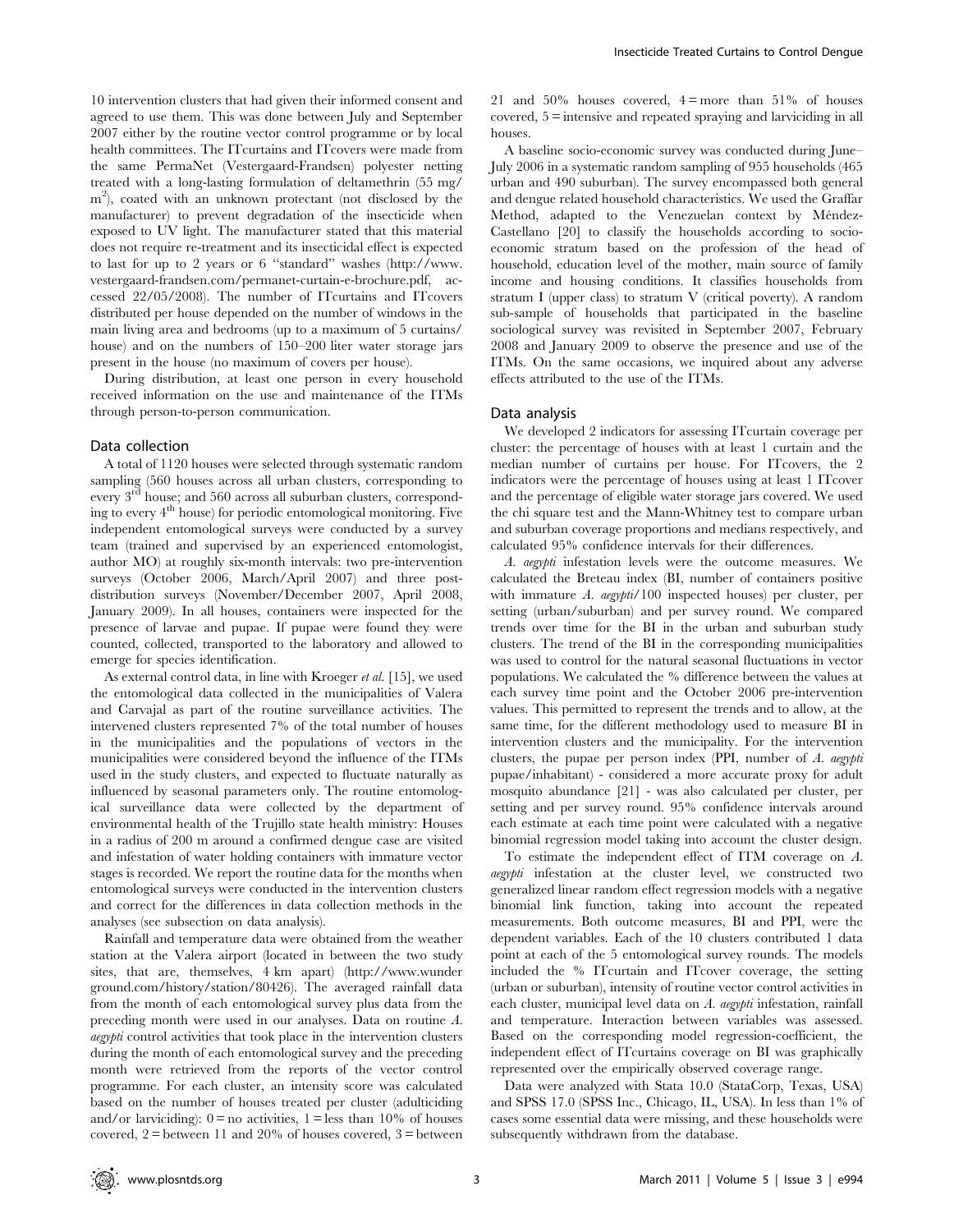# Results

The 5 urban and the 5 suburban clusters contained 1742 and 2359 houses, respectively. All clusters completed the study protocol through January 2009 and all were included in the analysis. Households in urban clusters had a significantly higher socio-economic status ( $p$ <0.05) (Table 1). Permanent water supply was more common in urban than suburban intervention clusters  $(65.8\%$  and  $44.9\%$  respectively;  $p<0.001$ ), while houses in suburban clusters had more water storage jars than urban houses (averages of 1.2 and 0.5 water storage jars/house respectively;  $p<0.05$ ).

All 510 pupae collected in the October 2006 survey belonged to subgenus Stegomyia and 89% were A. aegypti. Also, in November 2007, after ITM distribution, 89% of the collected pupae were identified as A. aegypti. Since the vast majority of immature stages were A. aegypti at both time moments, all immature stages observed in entomological surveys were assumed to be of this species, in line with Arredondo-Jimenez and Valdez-Delgado [22].

Immediately after ITM distribution, in September 2007, coverage with IT curtains was similarly high  $(275%)$  in both settings (Table 2). ITcover coverage levels differed significantly between settings, with lower coverage in urban (12.9% of houses) compared to suburban  $(31.1\%)$  clusters  $(p<0.001)$ . This was not surprising since, at baseline, 73.1% of jars in urban clusters were found to be fitted with a locally purchased cover as compared to 35.9% in suburban clusters (regardless of condition or  $use)(p<0.05)$ .

Minor allergic reactions (temporary [less than 48 hrs] itching of palms) after handling the ITMs were reported in 5.4% of houses.

As the trial progressed, ITM coverage declined such that by the end of the 18-month follow-up period (January 2009), fewer than 40% of houses were using ITcurtains and fewer than 20% were using ITcovers (Figure 1). There were no significant differences

Table 1. Baseline characteristics of the study site, classified as either urban or suburban clusters. Trujillo State, Venezuela, July 2006.

|                                                    | Urban area | Suburban area<br>(number and %) (number and %) |
|----------------------------------------------------|------------|------------------------------------------------|
| Socio-economic level $^1$                          |            |                                                |
| Stratum I (highest level)                          | 11(2.4)    | 10(2.0)                                        |
| Stratum II                                         | 71 (15.3)  | 51 (12.8)                                      |
| Stratum III                                        | 151 (32.5) | 123 (25.1)                                     |
| Stratum IV                                         | 227 (48.8) | 282 (57.6)                                     |
| Stratum V (lowest level)                           | 5(1.1)     | 24 (4.9)                                       |
| Frequency of water supply                          |            |                                                |
| Permanent                                          | 306 (65.8) | 220 (44.9)                                     |
| Irregular, every 2 to 7 days                       | 118 (25.4) | 265 (54.1)                                     |
| Irregular, every 8 days or more                    | 41 (8.8)   | 5(1.0)                                         |
| Mean number of water storage<br>jars/house (SE)    | 0.5(0.4)   | 1.2(0.3)                                       |
| Proportion of jars fitted with covers <sup>2</sup> | 73.1%      | 35.9%                                          |
| Applying larvicides <sup>3</sup>                   | 43 (9.2)   | 41 (8.4)                                       |
| Past history of dengue in family <sup>3</sup>      | 154 (33.1) | 123 (25.1)                                     |

<sup>1</sup>As determined by the Graffar method (see Materials and Methods section). <sup>2</sup>Non-insecticidal covers bought locally and fitted prior to the study. <sup>3</sup>As reported by Households.

doi:10.1371/journal.pntd.0000994.t001

between the settings (urban or suburban) in the rates of decline in coverage of ITcurtains ( $p$  $>$ 0.05) or ITcovers ( $p$  $>$ 0.05). It was observed that the ITcovers deteriorated as the study progressed, particularly the elasticated rim, resulting in poorly sealed jars.

Prior to intervention, the BI was 42.4 in suburban intervention clusters, which was significantly higher than the BI of 8.5 in the urban clusters; the PPI was 0.9 and 0.2, respectively (Figure 2). Both settings experienced significant declines in the BI  $(IRR = 0.30, 95\% CI 0.22–0.49)$  and PPI  $(IRR = 0.23, 95\% CI 0.22–0.49)$ 0.14–0.37) in the months following the distribution of the ITMs (Figure 2). In November 2007, the BI fell to 15.8 in urban and 3.8 in suburban intervention settings, and the PPI decreased to 0.2 and 0.03, respectively. While the PPI gradually increased again in the suburban (but not in the urban) clusters, the BI remained consistently at 55% or more below pre intervention levels in both settings throughout the 18-month follow up period. In contrast, BI levels in urban and suburban municipalities (59.0 and 82.6 respectively in October 2006) fluctuated considerably and did not show the same patterns as the study areas (Figure 3). The differences in average BI between the pre- and post-intervention period was  $-63\%$  for urban and  $-67\%$  for suburban intervention clusters. For the corresponding municipal areas these differences were  $-35\%$  and  $-26\%$  respectively.

In the random effects negative binomial regression models (Table 3), the setting (urban or suburban) and the amount of rainfall were significantly correlated with the BI and PPI in the intervention clusters. Overall infestation levels at the municipality level and temperature had no significant effect, and it was interesting to note that the intensity of routine  $A$ . aegypti control activities in the clusters also had no effect. Temperature was not included in the final model because it did not confound the relationship between BI or PPI and ITcurtain coverage. ITcurtain coverage was highly significantly correlated with both entomological indicators, but ITcover coverage was not. Each 1% coverage increase with ITcurtains reduced the BI and PPI by 2%. Plotting this effect (Figure 4), reveals that 50% coverage or more was needed to halve the BI, and that the reduction, in absolute terms, depended on the initial BI.

#### **Discussion**

The presence of insecticide treated window curtains in an environment where A. *aegypti* infestation levels are moderate (BI ranging between 10 and 50) can lead to substantial reductions in the Breteau index and the pupae per person index. The scale of the effect depends on the household coverage attained, and without any further intervention, curtain usage may rapidly decline over time. The demonstration of an effect on the PPI, in addition to the BI, is important, as PPI is considered a more accurate measure of local adult vector abundance, and therefore more directly related to dengue transmission risk [21].

We were unable to directly monitor adult  $A$ . aegypti populations (due to operational reasons and resource constraints) let be to measure dengue transmission. This study was also limited by the fact that it is a before and after evaluation and that we did not include randomized control clusters in the design, but used routine entomological surveillance data from the whole municipality as 'control' data. However, it is not likely that temporal trends in vector density should selectively affect the intervention clusters only and bias, if any, could not explain the differences that we observed. Importantly, the effects we attribute to the actual coverage with ITcurtains and ITcovers are independent of the comparison with the control data at specific time points, and of possible confounding factors such as rainfall, temperature, routine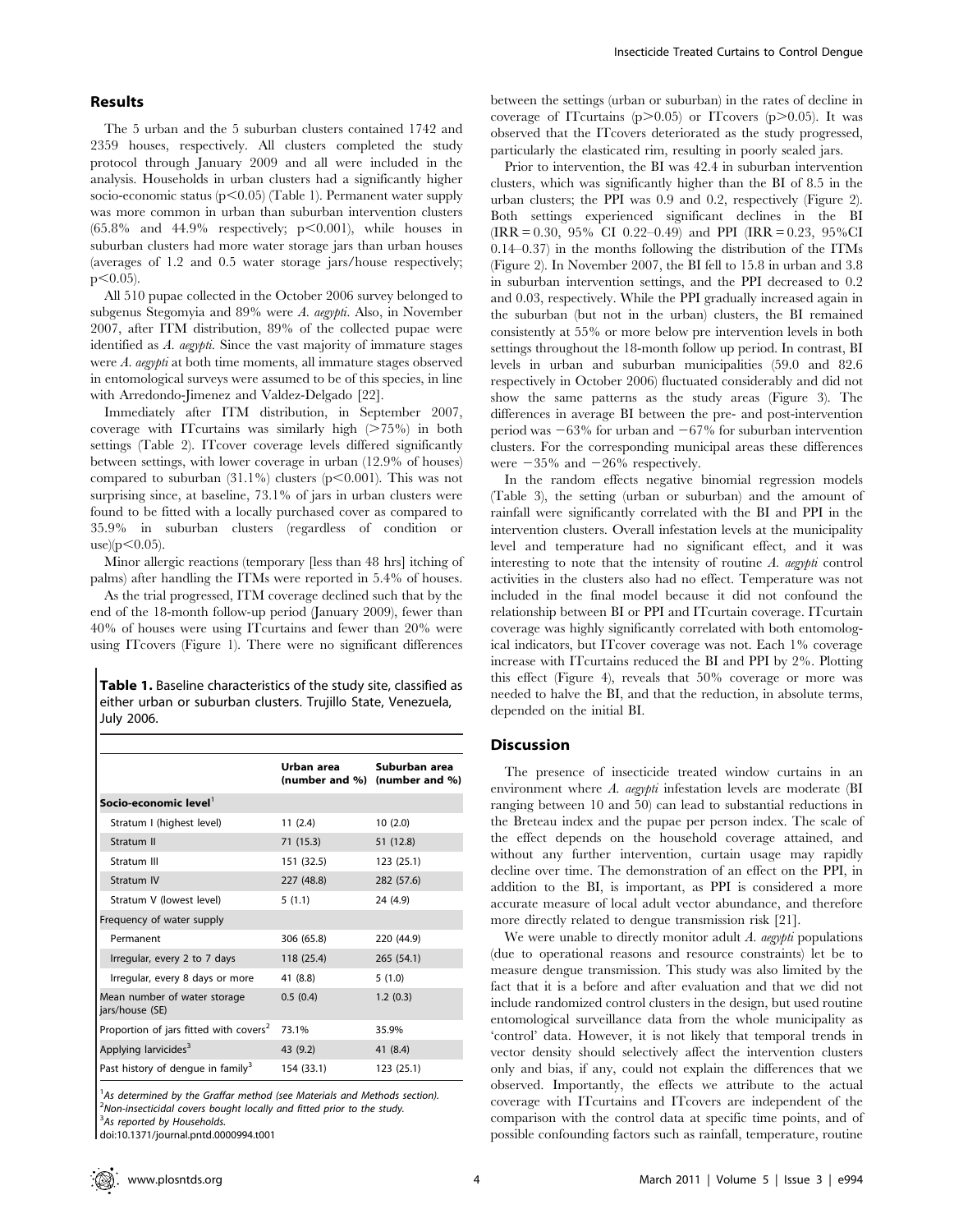Table 2. Coverage with insecticide treated materials at distribution in the intervention clusters. September 2007, Trujillo State, Venezuela.

|                                        | Urban              | Suburban           | <b>Difference</b><br>(95% CI)    | p-value  |
|----------------------------------------|--------------------|--------------------|----------------------------------|----------|
| <b>IT Curtains</b>                     |                    |                    |                                  |          |
| % houses with $\geq$ 1 curtain         | 79.7%<br>(366/459) | 75.2%<br>(375/499) | 4.5%<br>$(1.8\% - 7.2\%)$        | 0.09     |
| Median n° curtains per house (P25-P75) | 3<br>$(2-5)$       | 3<br>$(1-5)$       | $\mathbf{0}$                     | $0.04*$  |
| <b>IT Jar covers</b>                   |                    |                    |                                  |          |
| % houses with $\geq$ 1 cover           | 12.9%<br>(59/459)  | 31.1%<br>(155/499) | $-18.0%$<br>$(-20.6\% - 15.4\%)$ | $0.000*$ |
| % jars covered with ITcover            | 34.0%<br>(87/256)  | 50.8%<br>(272/535) | $-16.8%$<br>$(-20.5% - 13.1%)$   | $0.000*$ |

\*denotes significant difference.

doi:10.1371/journal.pntd.0000994.t002

vector control activities and temporal trends that were controlled for in the analysis. Additionally, it has been demonstrated that the insecticide in the PermaNet curtains, when used by households, remains effective for at least 1 year [18]. Furthermore, the local mosquito population remained susceptible to deltamethrin, as shown in bioassays on A. aegypti collected in neighbouring municipalities where the same ITcurtains were concurrently deployed in the frame of another study (A. Lenhart, personal communication).

Major strengths of this study, from a public health perspective, are the length of the pre- and post intervention data collection periods and the fact that the ITMs were introduced into the community by the routine vector control programme and the local health committees, which mimics the reality of routine operational conditions. Both these elements markedly distinguish our approach from the one used in the only previous study on ITcurtain deployment for dengue control [15]. In that study, Kroeger et al. [15] reported no differences in entomological indices between intervention and control arms. This lack of a difference was attributed to a ''spill-over'' of the effect of the IT curtains in the intervention clusters into the adjacent control clusters. The authors performed therefore a before and after evaluation of Stegomyia indices, using routine surveillance data collected in nearby communities, and concluded that the changes in Stegomyia indices in the control and intervention study areas combined, could not be explained by natural fluctuations in the vector population due to seasonal parameters.

The coverage attained at ITcurtain distribution in our study is lower, but still comparable to the 87% coverage attained in the Venezuelan site of the above efficacy trial [15], in which delivery was controlled by the research team, and we achieved reductions in vector density of the same order of magnitude. However, our follow up period was much longer and our results on sustained use



Figure 1. Coverage with Insecticide Treated Materials over time (%; 95% CI), Venezuela, 2007-2009. Bold dashed line: IT curtain coverage (% of houses with  $\geq 1$  ITcurtain) suburban setting. Dashed line: IT jar cover coverage (% of jars with ITcover) suburban setting. Bold solid line: IT curtain coverage (% of houses with  $\geq 1$  ITcurtain) urban setting. Solid line: IT jar cover coverage (% of jars with ITcover) urban setting. doi:10.1371/journal.pntd.0000994.g001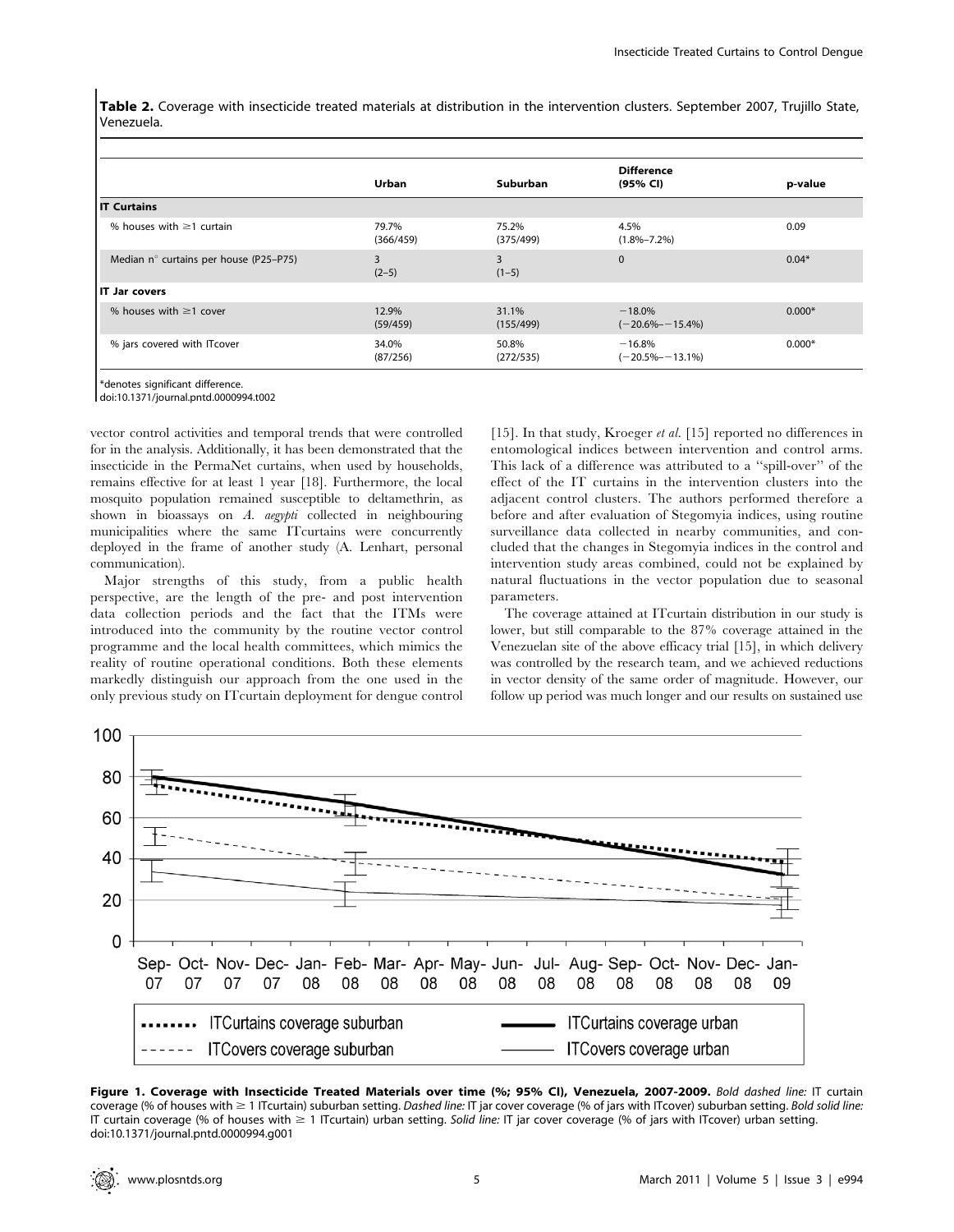

Figure 2. Breteau indices and pupae per person indices in the intervention clusters (with 95% CI), Venezuela, 2006-2009. Shaded box: Suburban setting. White box: Urban setting. Breteau index: number of positive containers/100 houses; Pupae per person index: number of A. aegypti pupae/inhabitant.

doi:10.1371/journal.pntd.0000994.g002

differ markedly. While coverage remained stable up to the final observation at month 5 in Kroeger et al. [15], we observed a 20% decline in use 6 months after distribution and over 50% at 18 months. The determinants of uptake and continued use of the ITM have been assessed [23] and it was found that uptake was linked to pre-use behaviour and contextual factors, but continued use was mainly determined by the perceived effectiveness of the tool. Furthermore, our results demonstrate that the level of coverage attained has profound implications for the effectiveness of ITcurtain interventions.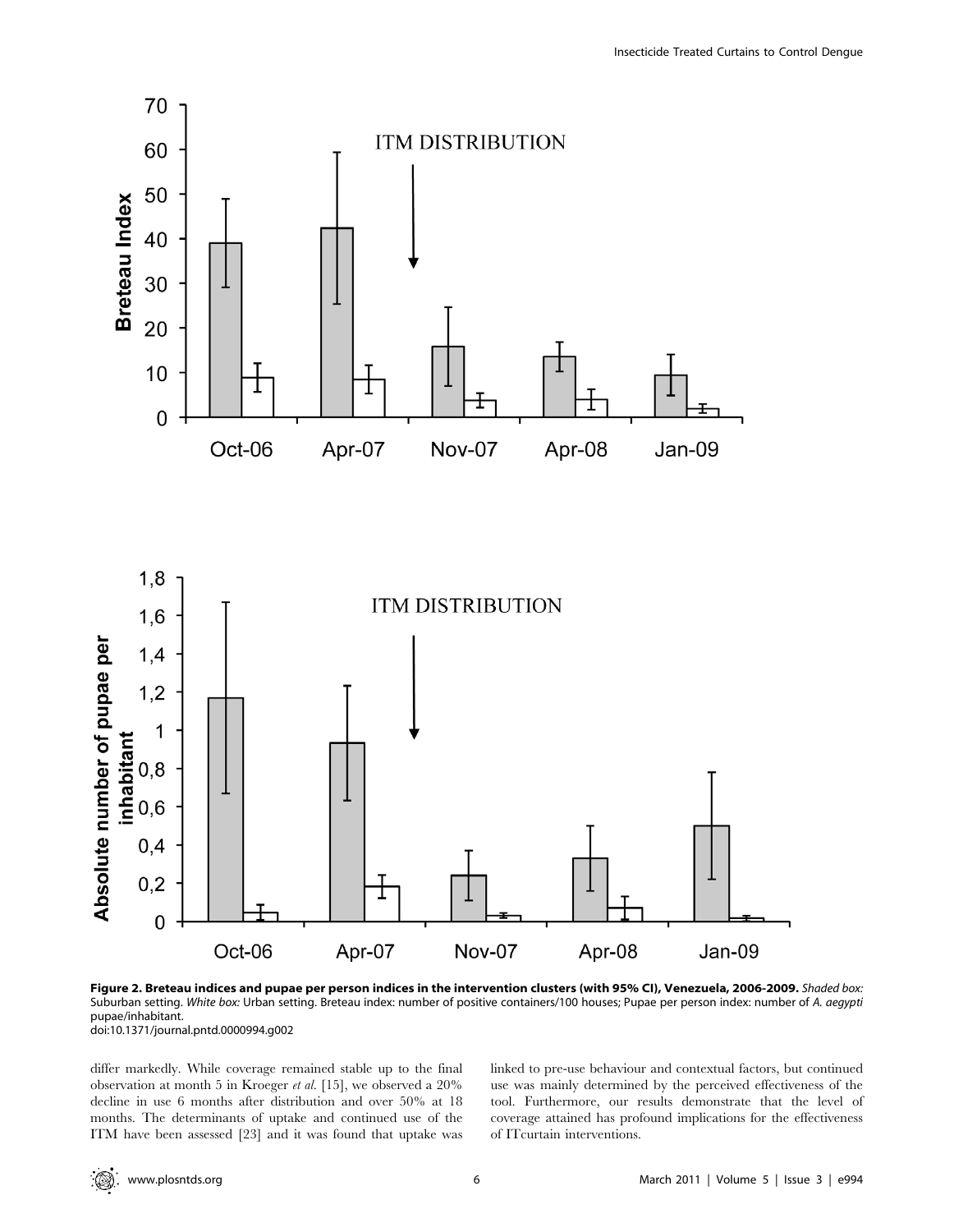

Figure 3. Rainfall and Relative changes in Breteau indices in intervention clusters and municipalities before and after ITM introduction, Venezuela, 2006-2009. Dashed line: Urban municipality. Solid line: Urban intervention clusters. Dotted line: Suburban municipality. Double line: Suburban intervention clusters. Shaded box: Rainfall. Breteau index: number of positive containers/100 houses. doi:10.1371/journal.pntd.0000994.g003

We did not find a significant effect of ITcovers on entomological indices. Kroeger et al. [15] reported on the combined efficacy of ITcurtains and ITcovers, but did not study ITcover efficacy independently. They also remarked that the covers were not durable and were easily torn and that use decreased by over 30% in the initial 5 months, which concurs with our own observations. In contrast, a trial of ITcovers in Cambodia [17] reported a much higher coverage of 3.1 ITcovers per house and a 58% reduction in PPI at 13 weeks in the intervention area as compared to the control area (dropping to 13% at 22 weeks post-intervention). Inherent differences between the studies, in A. aegypti oviposition behavior and/or variations in ITcover coverage or the quality of the materials used might explain the differences in results between studies, but further research is needed to clarify exactly how ITcovers impact on dengue vector populations.

Comparisons of our results with those obtained in controlled trials of other dengue vector control tools are difficult, certainly at quantitative level, as there are variations in study design, follow-up periods and/or outcomes measured. Although direct comparisons cannot be made, a number of issues are noteworthy. First, apart from the promising results observed with insecticide treated materials [15–17], and small field-laboratory studies of lethal ovitraps, (e.g. in Brazil; [24]), all published controlled intervention studies to date have targeted immature dengue vector stages. Secondly, substantial and sometimes sustainable effects have been reported with approaches combining chemical and biological control [25], chemical control and community based environmental management [13,14,26] , and biological control and environmental management [27]. Hence, strategies integrating multiple control measures appear to be more effective [28]. Thirdly, only very few of the control strategies managed to completely eliminate the vector [8].

Against this backdrop, we cautiously state that ITcurtains constitute a potentially effective novel tool for controlling A. aegypti, with efficacy likely to be optimized when deployed in combination with other vector control tools, and particularly when their use is embedded in a strategy that also mobilizes the community. However, before calling for the launch of large scale integrated effectiveness trials with ITcurtains, important questions remain regarding the efficacy, cost and implementation of ITM strategies: Does long lasting material remain effective beyond one year [18] when heavily exposed to sunlight and dust? How efficacious are ITMs at low or very high A. aegypti infestation levels and, ultimately, what is their impact on dengue transmission? What is their incremental cost-effectiveness at  $0.93$  USD per m<sup>2</sup> of fabric plus approximately 0.5 USD for distribution [29]? And, obviously,

Table 3. Independent determinants of household A.aegypti infestation rates in the intervention clusters. Trujillo State, Venezuela, 2006–2009.

|                                               | <b>Breteau index</b>            |           | Pupae per person index          |           |  |
|-----------------------------------------------|---------------------------------|-----------|---------------------------------|-----------|--|
|                                               | Incidence Rate Ratio (95% CI)** | p-value** | Incidence Rate Ratio (95% CI)** | p-value** |  |
| ITCurtain coverage (%)                        | $0.98(0.97-0.99)$               | $0.008*$  | $0.98(0.97-0.99)$               | $0.012*$  |  |
| ITcover coverage (%)                          | $1.00(0.99 - 1.02)$             | 0.519     | $1.01(0.99 - 1.01)$             | 0.395     |  |
| Suburban setting                              | 2.88 (1.73-4.78)                | $0.000*$  | $3.80(1.93 - 7.46)$             | $0.000*$  |  |
| Intensity of routine Aedes control activities | $0.96(0.85 - 1.08)$             | 0.473     | $0.87(0.73 - 1.03)$             | 0.100     |  |
| Rainfall (cm/month)                           | $0.82$ (0.73-0.91)              | $0.000*$  | $0.87(0.75 - 1.01)$             | 0.065     |  |
| Aedes infestation at municipality level       | $1.01(0.99 - 1.03)$             | 0.139     | $1.01(0.99 - 1.03)$             | 0.363     |  |

 $*$ significant at  $<$ 0.05 level.

\*\*Random effects negative binomial regression model. BI and PPI measured at 6 month intervals at the cluster level.

No significant interaction terms.

doi:10.1371/journal.pntd.0000994.t003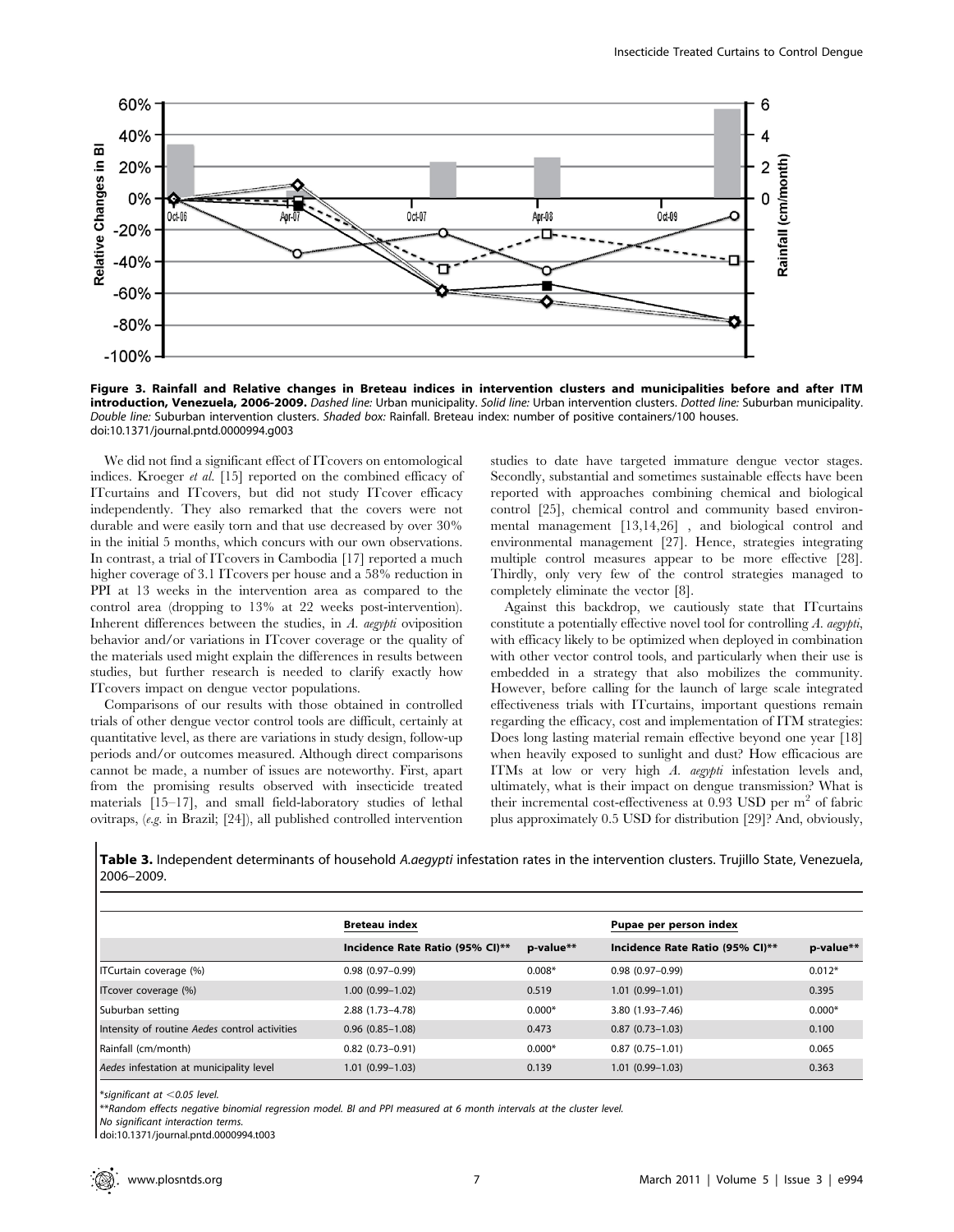

Figure 4. Modeled independent effect of ITcurtain coverage on the Breteau index, Trujillo State, Venezuela, 2006-2009. Dashed line: Suburban setting. Full line: Urban setting. doi:10.1371/journal.pntd.0000994.g004

finally, how can the high level of coverage required for effectiveness be attained and maintained under routine conditions?

# Acknowledgments

We are grateful to the populations and the health committees who agreed to participate in the study and to use and distribute the ITMs. We thank the field research team for the many hours they spent with the communities and for conducting entomological and coverage surveys. We are indebted to the state vector control programme for including the distribution of the

#### References

- 1. Farrar J, Focks D, Gubler D, Barrera R, Guzman MG, et al. (2007) Towards a global dengue research agenda. Trop Med Int Health 12: 695–699.
- 2. Gibbons RV, Vaughn DW (2002) Dengue: an escalating problem. BMJ 324: 1563–1566.
- 3. WHO (2003) Dengue and dengue hemorrhagic fever. In: MKKindhauser, ed. Communicable Diseases (2002): Global Defense against the Infectious Disease Threat WHO/CDS/2003.15. Geneva. pp 140–143.
- 4. Deen JL, Harris E, Wills B, Balmaseda A, Hammond SN, et al. (2006) The WHO dengue classification and case definitions: time for a reassessment. Lancet 368: 170–173.
- 5. Kay BH, Tuyet Hanh TT, Le NH, Quy TM, Nam VS, et al. (2010) Sustainability and cost of a community-based strategy against Aedes aegypti in northern and central Vietnam. Am J Trop Med Hyg 82: 822–830.
- 6. Toledo Romani ME, Vanlerberghe V, Perez D, Lefevre P, Ceballos E, et al. (2007) Achieving sustainability of community-based dengue control in Santiago de Cuba. Soc Sci Med 64: 976–988.

ITMs in their routine work and for sharing the data from the municipal level.

### Author Contributions

Conceived and designed the experiments: VV EV PVdS. Performed the experiments: EV MO. Analyzed the data: VV AB PVdS. Contributed reagents/materials/analysis tools: VV AL PJM. Wrote the paper: VV EV MO AB AL PJM PVdS.

- 7. Kittayapong P, Yoksan S, Chansang U, Chansang C, Bhumiratana A (2008) Suppression of dengue transmission by application of integrated vector control strategies at sero-positive GIS-based foci. Am J Trop Med Hyg 78: 70–76.
- 8. Nam VS, Nguyen TY, Tran VP, Truong UN, Le QM, et al. (2005) Elimination of dengue by community programs using Mesocyclops(Copepoda) against Aedes aegypti in central Vietnam. Am J Trop Med Hyg 72: 67–73.
- 9. TDR (2006) Report of the Scientific Working Group meeting on Dengue. Geneva, 1–5 October 2006.
- 10. Toledo ME, Baly A, Vanlerberghe V, Rodriguez M, Benitez JR, et al. (2008) The unbearable lightness of technocratic efforts at dengue control. Trop Med Int Health 13: 728–736.
- 11. Kay BH, Nam VS, Tien TV, Yen NT, Phong TV, et al. (2002) Control of aedes vectors of dengue in three provinces of Vietnam by use of Mesocyclops (Copepoda) and community-based methods validated by entomologic, clinical, and serological surveillance. Am J Trop Med Hyg 66: 40–48.